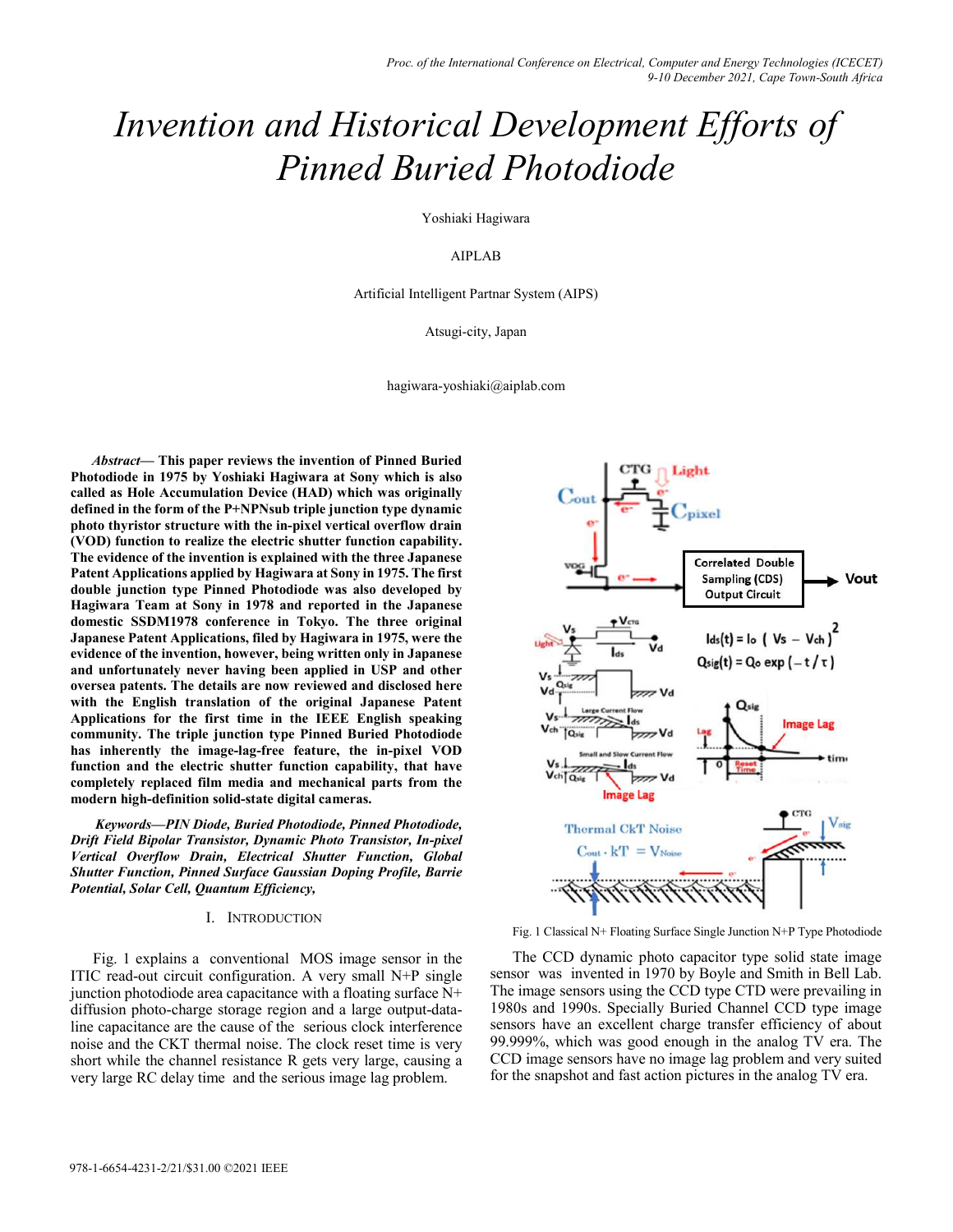



However, presently the high definition digital CMOS image sensors have replaced the CCD image sensors completely. The reason was very clear. The CCD/MOS type dynamic photo capacitors are formed with the metal-like polysilicon electrodes which do not let the short-wave blue light pass thru. Historically, Sony once used in early 1980s the thin polysilicon electrode for the CCD/MOS dynamic photo capacitors with the CCD type charge transfer device (CTD) [1]. See Fig. 2. Sony in 1980 commercialized the all-CCD type video cameras with the completely free-image-lag feature for fast-action and snapshot digital still pictures. However, the surface electric field under the CCD/MOS electrode induced the serious surface dark current and generated many white defects, causing serious chip-yield problems. Hagiwara proposed in 1975 a triple junction type Photodiode with the vertical overflow drain (VOD). See Fig. 3.

 For the high-definition (HD) picture size of 8000H x 6000H pixels and more in our digital TV era, we would need to have at least 8000+6000=24000 charge transfers if the CCD type charge transfer device (CTD) was used. Since 0.001% times 24000 gives 24%, the significant percentage of the signal charge would be lost. and pictures would be buried in the noise. Therefore now, the CCD type charge transfer device (CTD) was replaced completely by the low-power digital-CMOS type CTD for modern digital high definition cameras in our digital HD TV era.



Fig. 3 Hagiwara March 1975 Lab Note, sketching N+PNP triple junction type Dynamic Photo Thyristor type Pinned Buried Photodiode with the vertical overflow drain (VOD) function with the electrical Shutter function capability.



Fig.4 Difference of Buried Photodiode and Pinned Photodiode

The non-zero RC time delay was always a serious problem in 1950s for high frequency device operations, especially for the collector and the emitter non-zero on-resistance problems for high performance power bipolar transistors. The collector and the emitter terminal of a PNP power bipolar transistor had to be pinned to the external voltage with the zero on-resistance to achieve the zero RC time delay for high frequency operations. The concept of Pinned Surface Device was already well understood in early 1950s. When Hagiwara at Sony invented Pinned Buried Photodiode in 1975, the concept of the buried base storage region was also well understood. See Fig.4. There are two types of Buried Photodiode. NEC type [2] is shown in Fig. 4a while Philips type [3] is shown in Fig. 4b. They are Buried Photodiodes with a floating surface and a floating empty potential well with the serious image lag. The other two are Buried Photodiodes with a pinned surface and a pinned empty potential well. Hinted by Pinned Surface Devices produced by Sony bipolar IC technology, Hagiwara invented Pinned Buried Photodiode [4] as shown in Fig. 4c. Hagiwara Team developed in 1978 Pinned Buried Photodiode [5] as shown in Fig. 4d.

# II. DIFFERENCE BETWEEN FLOATING SURFACE AND PINNED SURFACE BURIED PHOTODIODES

 On a public electrical and electronics engineering Q/A internet WEB site by the electronics-stack exchange.com the difference between Buried Photodiode and Pinned photodiode is explained in details [6],. The question was given as below. "What is the difference between Buried Photodiode and Pinned Photodiode? I understand that the P+/N/P structure where the P+ and P layers have the same potential is the Pinned Photodiode. So what is the buried Photodiode?" The answer said, "This is a commonly misunderstood misused set of terminologies. First off these are not PIN Photodiodes - which stands for P - Intrinsic-N. These have large depletion regions for higher internal QE (Quantum Efficiency) and faster response. You can't make an array with this design though. Pinning, refers to fermi-level pinning or pinning to a certain voltage level. Or also the forcing or prevention of the fermi-level/voltage from moving in energy space. You can get surface state pinning from the dangling Si/SiO2 bonds providing trapping centers. A buried PD (Photodiode) has a shallow implant that forces the charge carriers away from these surface traps."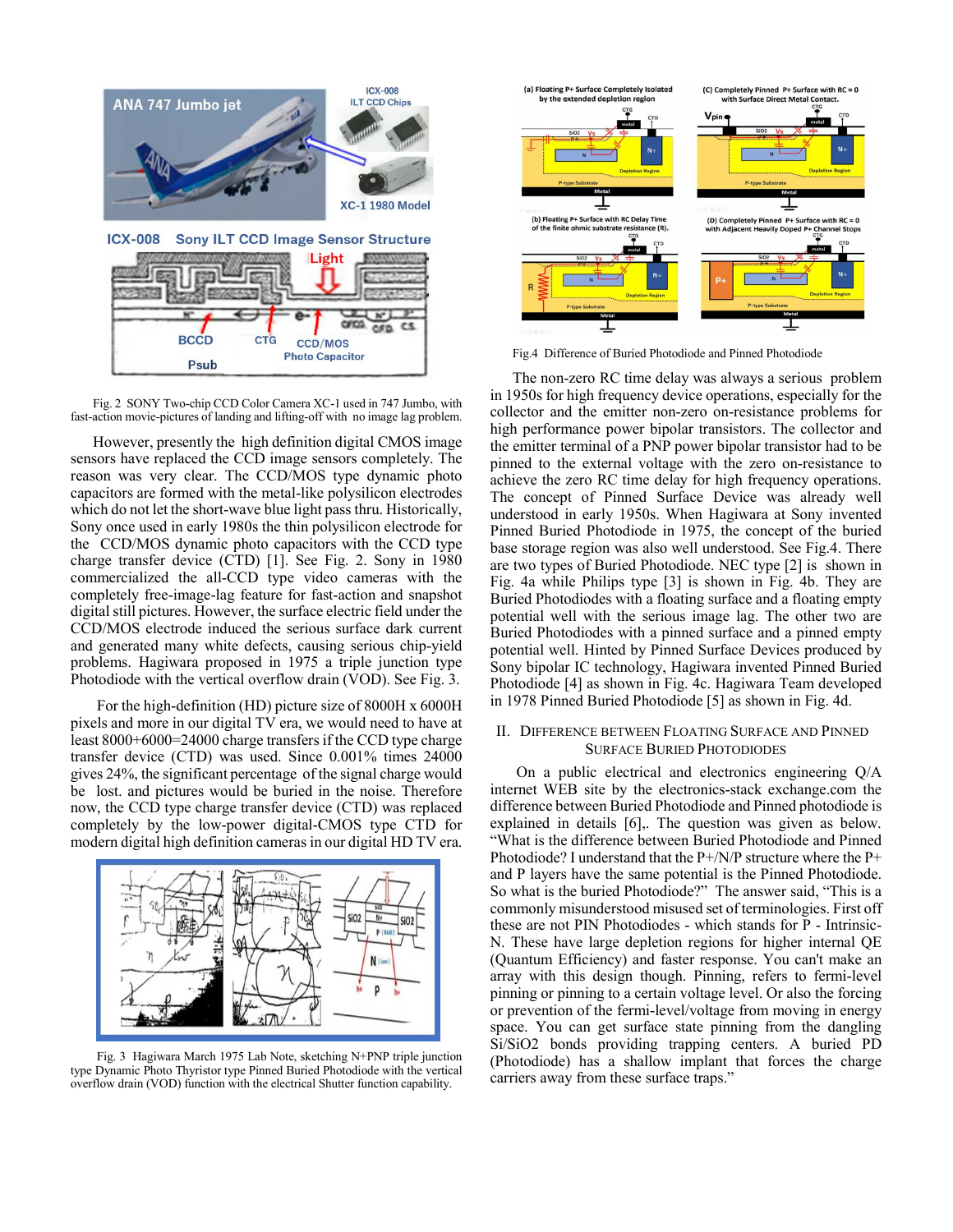"The Si/SiO2 surface contributes to increased leakage (dark current) and noise (particularly 1/f noise from trapping/detrapping). So confusingly a buried PD avoids pinning of the fermi-level at the surface. A pinned PD is by necessity a buried PD, but not all buried PD's are pinned. "

"The first Pinned PD was invented by Hagiwara at Sony and is used in ILT CCD PD's, these same PD's and the principles behind this complete transfer of charge are used in most CMOS imagers built today. A pinned PD is designed to have the collection region deplete out when reset. AS the PD depletes it becomes disconnected from the readout circuit and if designed properly will drain all charge out of the collection region (accomplishing complete charge transfer). An interesting side effect is that the capacitance of the PD drops to effectively zero and therefore the KTC noise as sqrt(KTC) also goes to zero. When you design the depletion of the PD to deplete at a certain voltage you are pinning that PD to that voltage. That is where the term comes from. I've edited this Answer to acknowledge Hagiwara-san's contribution. It has long been incorrectly [7] attributed to Teranishi and to Fossum in CMOS image sensors."

## III. TRIPLE JUNCTION PINNED BURIED PHOTODIODE

Yoshiaki Hagiwara at Sony in 1975 applied Japanese patent on a triple junction type Pinned Buried Photodiode with the back light illumination scheme. Fig. 5 shows the N+N-P+NP-N triple junction Pinned Photodiode which is a reproduction of a figure drawn in Japanese patent application JPA1975-127646. The English translation is also given blow [8].

"An array of charge transfer gates is formed on the oxide layer of a semiconductor substrate (Nsub). The first charge transfer region (P1) is formed under the oxide layer. There is a base gating region (N) between the first region (P1) and the second photo charge collecting region (P2) which is formed in the substrate (Nsub). By proper gating clocks (1), the photo charge is drained to the surface region (P1) from the second region (P2) and subsequently transferred along the

semiconductor surface by another proper clocks (2)." **V**стс

**Metal SiO2**  $\circled{2}$ P  $h + h +$ ► h-B p.  $^\circledR$ N  $h + h$  $P_{+}$  $\mathbf C$ N- $N-$ **SiO2** D **Blue Light** 

Fig. 5 The N+N-P+NP-N triple junction Pinned Photodiode which is a reproduction of a figure drawn in Japanese patent application JPA1975-127646.

During the photo signal integration time, the output read-out vertical data lines becomes idle. And the excess photo signal charge (holes) is drained out to the output idle read-out data line from the  $P+$  buried charge storage region thru the N base gating region by a strongly attractive voltage on the surface MOS gate, which is also serving as the temporary MOS type dynamic capacitor buffer storage memory. Inherently this triple junction type photo sensor can also be used to drain out the excess photo signal charge by a proper surface MOS gate voltage clocking.

Fig.6 shows another Pinned Buried Photodiode defined in the Japanese patent claim of JPA1975-127647, this time on an N+N-P+N double junction type dynamic photo transistor structure type with Global Shutter Function capability and the electrical shutter capability using the same MOS/CCD type dynamic capacitor buffer storage memory. The English translation is given blow [9].

" Along the main surface (S) of the semiconductor substrate (Nsub), the charge transfer gate (CTG) is formed on the oxide layer where the charge transfer region (N) of the first conductivity is formed. Along the opposite side of the said semiconductor main surface (S), another region (P) of another conductivity type is formed. With the said first conductivity region (N) a photo sensing structure (NPNsub) is formed. By applying a proper voltage (1) on the said charge transfer gate  $(CTG)$  the charge  $(h+)$  in the structure (NPNsub) is transferred to the said surface charge transfer region (N). Applying a different voltage (2) on the said charge transfer gate (CTG), the charge  $(h+)$  is transferred along the said main surface  $(S)$ ."

Inherently this double junction type photo sensor can also be used to drain out the excess photo signal charge by a proper surface MOS gate voltage clocking any time by external controls. Only Pinned Buried Photodiode with the in-pixel punch-thru mode VOD function capability can have the electrical shutter function [10] and the no-image-lag feature at the same time to realize fast action video cameras completely free of mechanical parts. This type of back-light CMOS image sensors are now being produced and used in smart phones and many other applications widely after 45 years since the invention in 1975.



Fig. 6 The N+N-P+N double junction Pinned Photodiode which is a reproduction of a figure drawn in Japanese patent application JPA1975-127647.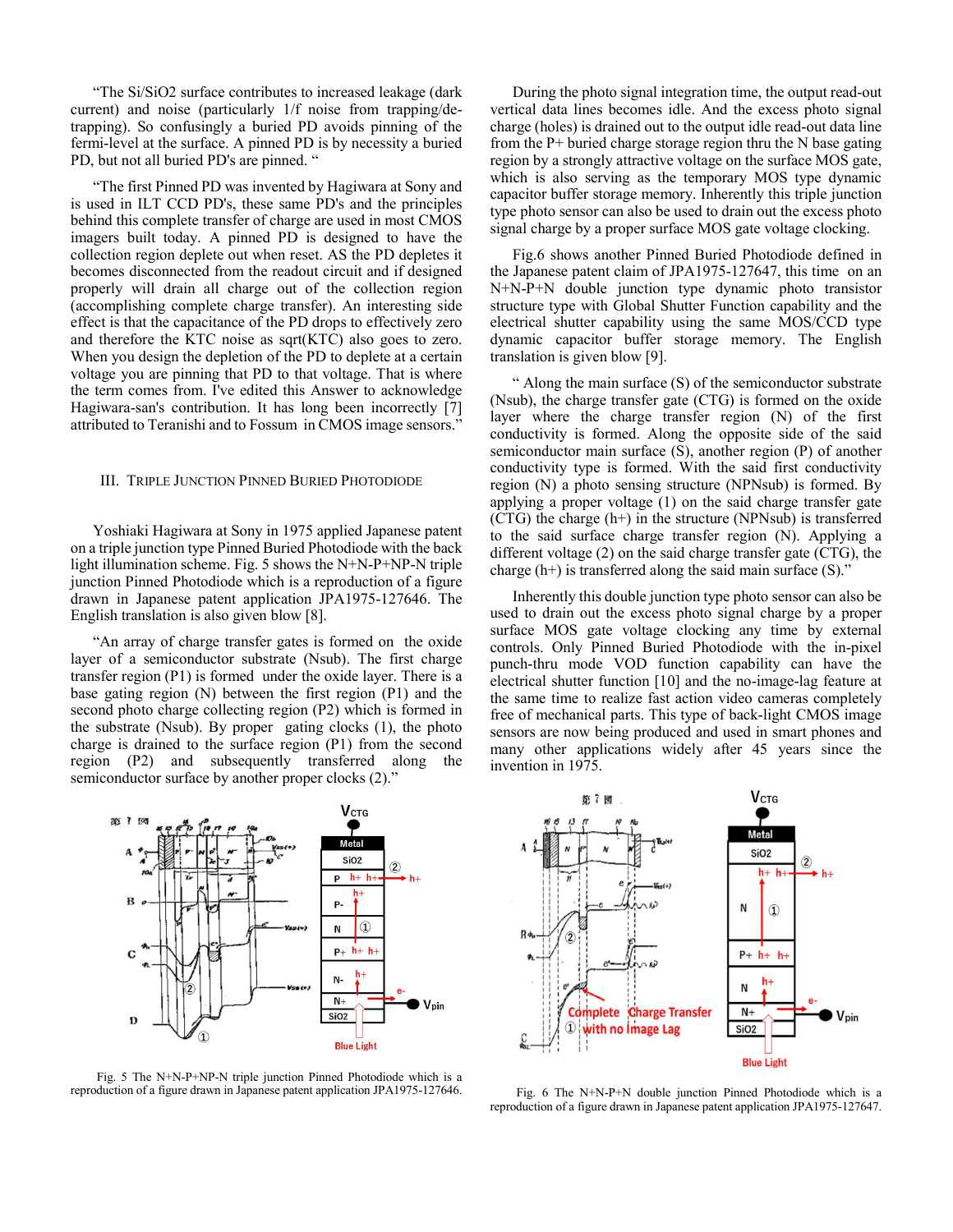As explained in the patent claims of these three Japanese Patent Applications, the proposed double and triple junction type Pinned Buried Photodiodes can be used both in two kinds of Charge Transfer Device (CTD), the analog CCD type CTD and also the modern digital CMOS type CTD image sensors.

.Fig.7 shows a reproduction of a PNP double junction type photodiode with an empty potential well of the buried N type storage region which is the result of complete charge transfer and draining action by the adjacent charge transfer device (CTD). Japanese Patent Application JPA1975-134985 defines a PNP double junction dynamic photo transistor structure type Pinned Photodiode in a substrate wafer, consequently forming a P+NPNsub triple junction dynamic photo thyristor type Pinned Buried Photodiode with the VOD function and the electrical function capability. English translation is given blow [4].

"In the semiconductor substrate (Nsub), the first region (P1) of the first impurity type is formed, on which the second region (N) of the second impurity type is formed. The photo charge is stored in the second region (N) and is transferred to the adjacent charge transfer device (CTD). Both are placed along the main surface of the semiconductor substrate. A rectifying (P2/N) emitter junction (Je) is formed on the second region (N) while the (N/P1) collector junction (Jc) is formed by the first region (P1) and the second region (N), forming a (P2/N/P1) photo transistor structure in the substrate (Nsub).."



Fig 7 The patent claims in Japanese and an English translation with a reproduction of a figure drawn in Japanese patent application JPA1975-134985 which defined an PNP double junction dynamic photo transistor type Pinned Buried Photodiode with in-pixel overflow draining (VOD) capability.



Fig 8 The PNP double junction dynamic photo transistor type Pinned Buried Photodiode reported at SSDM1978 in Tokyo. Sony was working secretly on the critical image-lag problem since 1975 and had no image lag problem completely by 1980 while other companies were suffering image lag problems with the N+P floating-surface single-junction type photo sensor with poor blue light sensitivity.

#### IV. COOMON MISUNDERSTANDING ON BUIRED PHOTODIODES

.

In the SSDM1978 paper [5] reported by Hagiwara team at Sony the pinned surface P+P hole accumulation is directly connected with the adjacent heavily doped P+ channel stops which was formed by high energy ion implantation technology rather than by the commonly used LOCOS technology. Thermal oxidation stress was minimized and the image sensor chip-yield was drastically improved by the IR lamp anneal method developed by Kazuo Nishiyama at Sony by suppressing white spot defects and local high surface dark current [11]. This is Pinned Buried Photodiode defined in Fig. 4(d). The P+ Surface is pinned effectively with zero RC delay time. See Fig. 8.

In the IEDM1982 conference, NEC reported the P+NPN-Triple Junction Buried Photodiode without the adjacent P+ channel stops [12] which is the case defined by Fig 4(a). As expected, NEC reported in IEDM1982 the serious image lag. Note the NEC ILT CCD image sensor has the lightly doped Pregion with the depletion region isolating the P+ surface region from the substrate with a very high bulk silicon resistivity. The RC delay time cannot be ignored in this case. See Fig. 9.and 10.



Fig. 9 NEC P+NP-N- Buried Photodiode reported in IEDM1982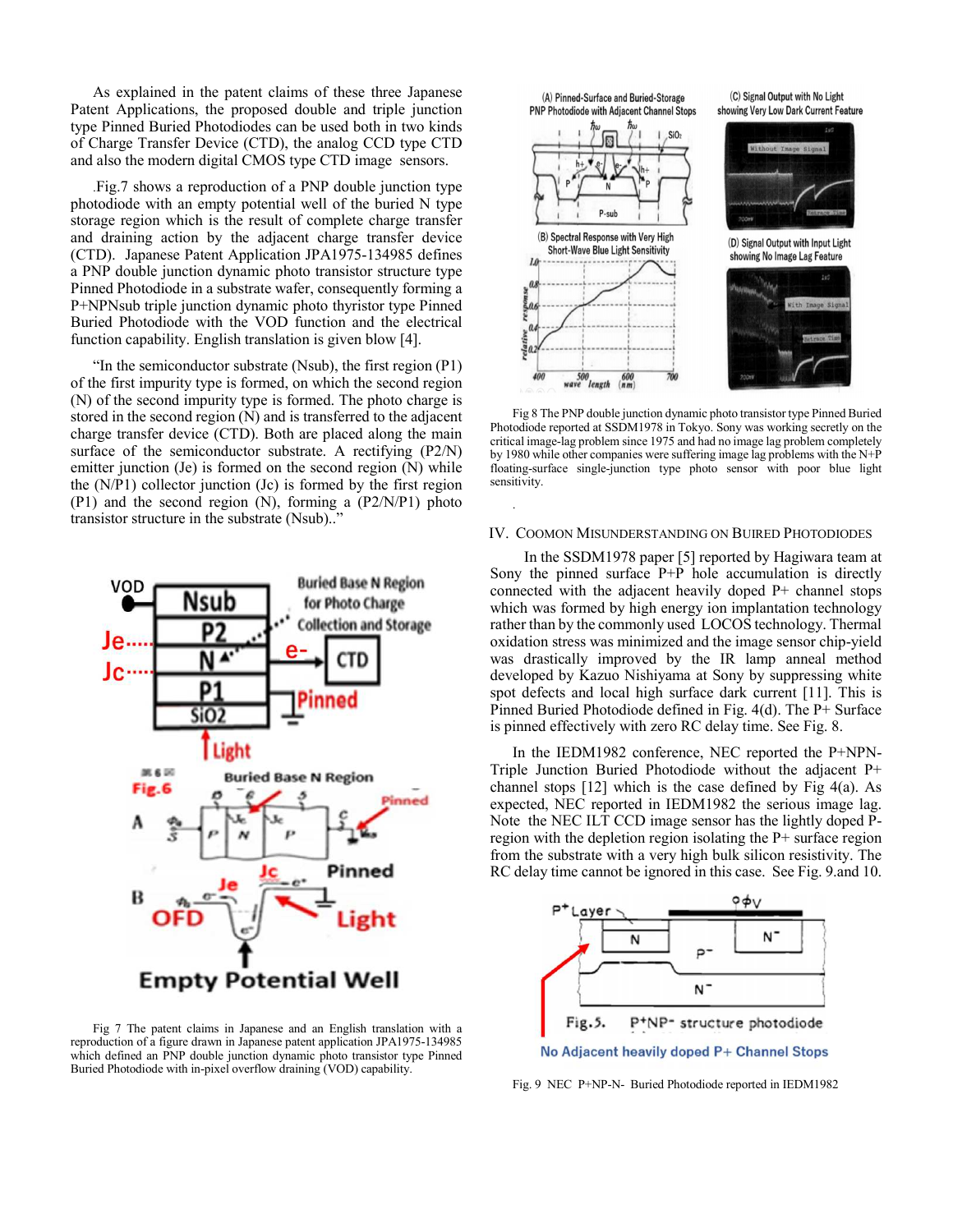

Fig. 10 NEC Buried P+NP-N- Photodiode reported in IEDM1982

.NEC explained in details that the buried photodiode can be completely depleted of the photo signal charge resulting the empty potential well and the no-image-lag feature. NEC IEDM1982 paper looked very fresh to these people who were still using the floating surface N+P single junction photodiode for their image sensors. The problem is that NEC IEDM1982 paper neglected the important necessary condition of Pinning the P+ Surface Hole Accumulation region. No matter how heavily the surface  $P+$  region is doped, it becomes floating with the finite RC delay time constant unless the P+ Surface Hole Accumulation region is electrically pinned by a direct metal contact or by an adjacent deep and heavily doped P+ channel stops region. The NEC IEDM1982 paper reported the serious image lag problems. The reason was very clear.

The NEC IEDM1982 paper is based on the NEC Japanese Patent Application JPA1980-138026 [2] filed in 1980 which shows a floating surface potential profiles of the double junction type Buried Photodiode. Since the surface is not pinned, the empty potential becomes floating and the complete charge transfer is not possible with the image lag problem. See Fig. 11. This is the evidence NEC photodiode was NOT Pinned Photodiode. NEC IEDM1982 reports the serious image lag problem as shown in Fig. 9 while the no-image-lag problem was already solved by 1975 in Sony, but Sony kept silent and focused for mass- production and yield-enhancement efforts. In 1984 two years later KODAK reported in IEDM1984 the pinned surface P+ photodiode and named it Pinned Photodiode [13]. See Fig.12. KODAK became the second company who recognized the importance of the pinned surface device.



Fig. 11 NEC Patent (JPA1980-138026) on Floating Surface Photodiode



Fig.12 Pinned Surface Photodiode reported in IEDM1984 by KODAK

KODAK named it as Pinned Photodiode and used it in an Interline Transfer CCD type Charge Transfer Device (CTD) for the first time in the world. The importance of the adjacent heavily doped P+ channel stops was recognized which keeps the P+ surface region and the buried N storage region always pinned and kept from being floating. KODAK paper concluded that this photo element is ideal for applications requiring good blue response, large dynamic range, and no image lag. However, NEC IEDM1982 and KODAK IEDM1984 papers did not quote Sony SSDM1978 paper while Theuwissen in his IEDM2005 paper [14] quoted Hagiwara SSDM1978 paper on the PNP double junction type Pinned Buried Photodiode, for the first time in IEEE English speaking community. "This photodiode (Hagiwara developed in 1978) may be considered as the mother of NEC Buried Photodiode, KODAK Pinned Photodiode and Sony Hole Accumulation Diode (HAD)". Mother is a word commonly used for the inventor while Father is a word used for the leader of development efforts.

## V. SONY DISCLOSED THE INVENTOR OF SONY HAD SENOSR

In 2020, Sony developed a multi-chip back-light CMOS image sensor based on Hagiwara's original 1975 ideas. Sony then for the first time in the public explained the facts on the original 1975 inventions by Hagiwara in details and the development efforts by Hagiwara Team in 1978 details. Sony official public WEB site [15] said, "In 1975, Sony invented a CCD image sensor that adopted a back-illuminated N+NP+N junction type and an N+NP+NP junction type Pinned Photodiode (PPD) (Japanese patent application number 1975- 127646, 1975-127647 Yoshiaki Hagiwara). In the same year, inspired by such structure, Sony invented a PNP junction type PPD with VOD (vertical overflow drain) function (Japanese Patent No. 1215101 JPA1975-134985 applied by Yoshiaki Hagiwara on November 23, 1975)." See Fig. 13.



Fig. 13 Active In-Pixel Current AMP 1C6T Circuit (Hagiwara 2020) and Two-chip Stacked Back-Light CMOS Imager ( Curtesy of Sony Corporation )